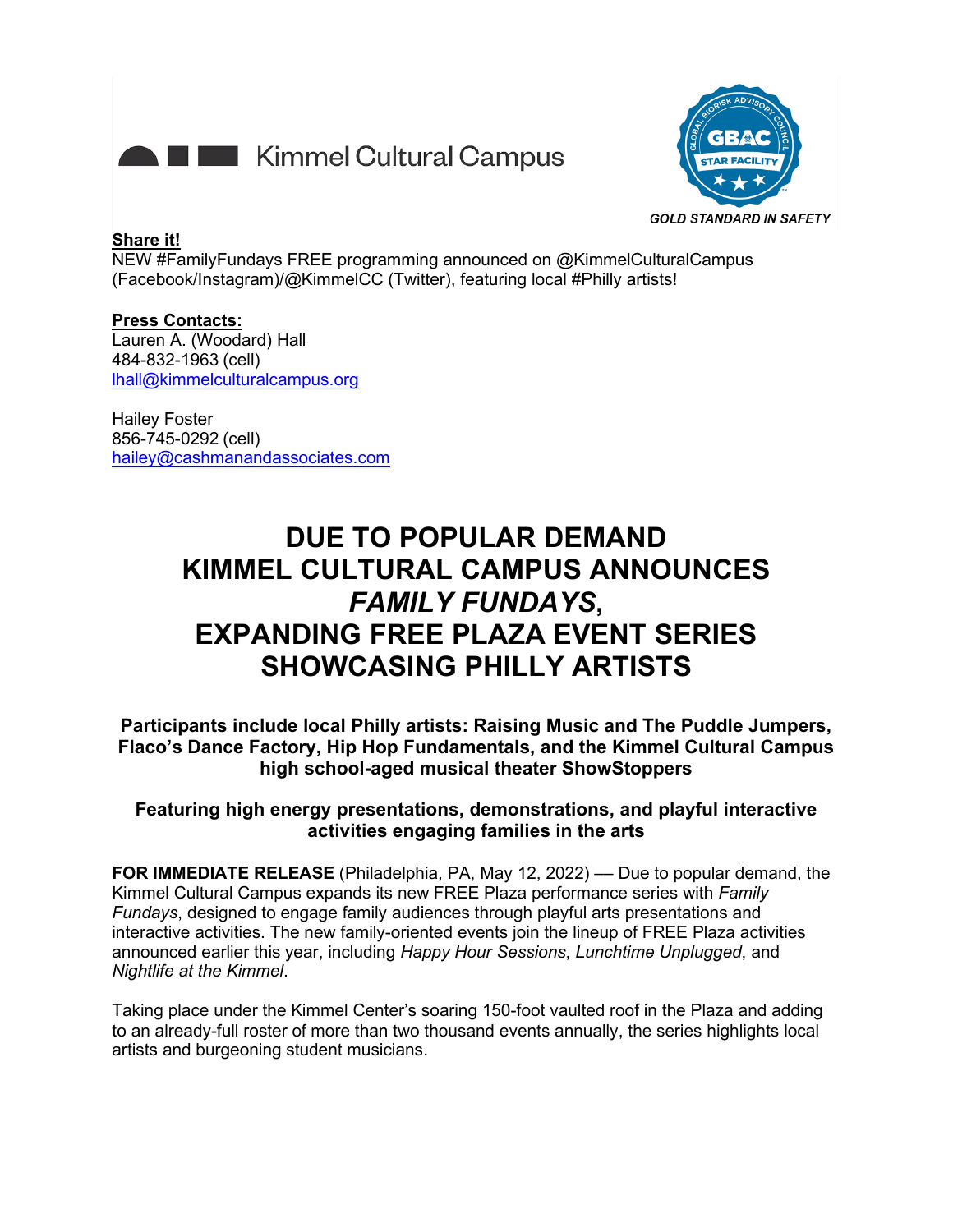"We are thrilled to kick off our *Family Fundays* series with a Joyful Jazz Journey, combining music with storytelling, visual art, and history," said Matías Tarnopolsky, president and CEO of The Philadelphia Orchestra and Kimmel Center, Inc. "We look forward to welcoming arts lovers of all ages for these mornings of learning and fun as part of our series of free programs in Plaza."

For the most up-to-date listings and information about the new, FREE programming – including *Family Fundays*, Happy *Hour Sessions*, *Lunchtime Unplugged*, and *Nightlife*, please visit [https://www.kimmelculturalcampus.org/.](https://www.kimmelculturalcampus.org/)

*Family Fundays* at the Kimmel are presented by PNC Grow Up Great®.

# # #

# **Free Plaza events are now playing 4-6 times per month, including:**

# *Family Fundays at the Kimmel* (10:00 AM – 12:00 PM)

It's family time on the Kimmel Cultural Campus! Gather the littlest arts lovers and enjoy 2 hours of creativity. Experience a lively spectrum of engaging activities, enchanting stage performances, and interactive demonstrations in our Plaza stage, engaging young minds with the transformative power of the arts.

# *Happy Hour Sessions at the Kimmel* (4:00 PM – 7:00 PM)

Meet up, mix, and mingle! Enjoy free, live entertainment from an eclectic roster of top-shelf DJs, bands, and emcees. Shake off the workday and head to the Kimmel to grab drinks and catch up with friends. Make visits to the Plaza a regular occasion.

Bar concessions by Garces.

# *Lunchtime Unplugged at the Kimmel* (11:00 AM – 1:00 PM)

Make post-lunch slumps a thing of the past! Bring your lunch and picnic under the Plaza ceiling while listening to music that moves you. Enjoy free, live performances by emerging Philly artists, with acts in our lineup ranging from big bands to pianists.

BYOB (Bring Your Own Bag) encouraged.

# *Nightlife at the Kimmel* (8:00 PM – 10:30 PM)

Nightlife meets... something new! It's a free, intimate concert *and* a party – all powered by the best local musicians highlighting the brightest entertainment talent the region has to offer. From bebop to hip-hop, neo-soul to salsa, the music doesn't stop at the Kimmel after dark! An eclectic series of performance events in partnership with Jazz Philadelphia, REC Philly, and Jesse Bermudez alongside AFROTAINO Productions.

Bar concessions by Garces.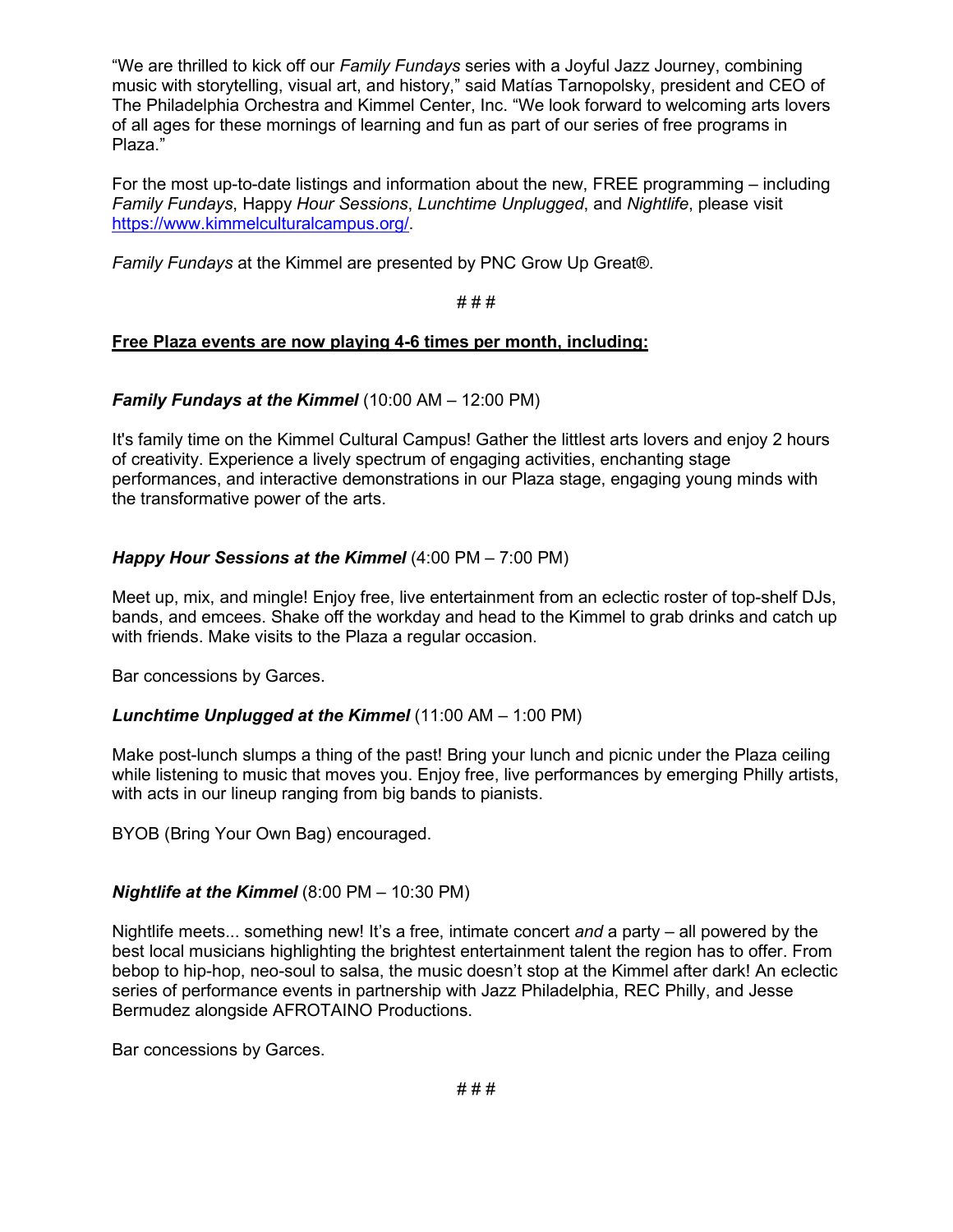#### **FAMILY FUNDAYS AT THE KIMMEL Kimmel Plaza Saturday, May 28, 2022 I (10:00 AM – 12:00 PM)**

Featuring Raising Music and The Puddle Jumper's *Joyful Jazz Journey* alongside Pauline Houston-McCall & Friends

# Raising Music & Puddle Jumper's *Joyful Jazz Journey*

This *Family Funday* event will be an interactive morning of family fun featuring music, movement, storytelling, and artmaking. Reenact the story of a young John Coltrane; strut to the rhythms and mimic the sounds in a story about the musical styles of New Orleans; and honor the Art of Jacob Lawrence with bright bold shapes collating urban neighborhood landscapes.

Come celebrate all the colors of Jazz! Paint… Sing… Scat… Dance! From John Coltrane to Cab Calloway!

First, join us for a bright and colorful "make and take" art experience. We will honor the art of Jacob Lawrence with bright bold shapes, making collages of urban neighborhood landscapes. We will also honor and be inspired by the art of Picasso's "Three Musicians".

The music portion of the program will begin with a performance by the "Raising Music Ensemble" – Pauline Houston McCall accompanied by multi-instrumentalist Robb McCall – bringing sounds of folk, jazz, and blues to begin to weave the stories of *Jazz Journeys*.

Join us onstage or at your seats as we reenact the story of a young John Coltrane (with "A Loved Supreme") as he runs through the alleys of North Philadelphia playing with his friends. We will travel through time and history and meet young Langston Hughes as he sat at a cafe listening to Billie Holiday sing.

We will travel down to the historic South to the rickety Jazz cafe! Join us for a New Orleansstyle rhythm story, told together with hand rhythms, foot stomping, and sounds of saxophones and flutes.

Join us as we weave song, dance, sight, and sound!

#### Pauline Houston McCall

Pauline Houston McCall is a multimedia artist, vocalist, and activist who believes deeply in connecting the threads between many disciplines.

Her large paintings and sculptures, as well as intimate drawings, have graced exhibitions throughout the tri-state area, with a deep focus on the falling and rising of the human spirit, told through figurative imagery and stories.

Her artistic practice ranges from large interior and exterior murals across Philadelphia, New Jersey, and New York, to her most recently commissioned installation of 19 paintings and sculptures at 30 Hudson Yards in New York City.

Pauline is also the lead vocalist, co-songwriter, and co-creator of soul music endeavor MOKA and folk soul project SPIRITUAL THUNDER. Both music projects continue to grace many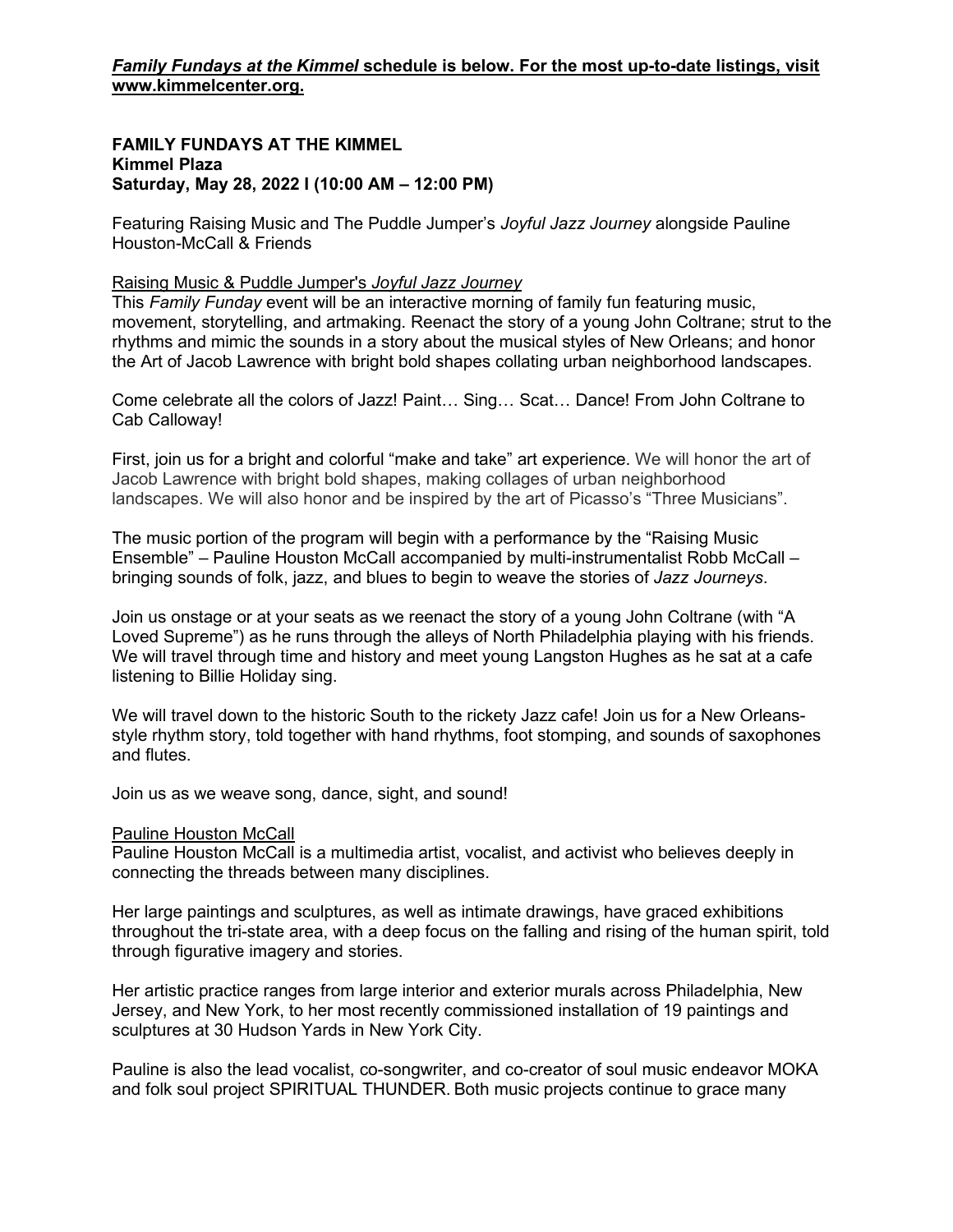stages and have enjoyed massively positive reviews in many publications across the globe for their innovation, style, and originality.

Pauline is the founder and director of the nationally acclaimed women's artist collective "WOMEN HOLLER" – a collective that unites and invigorates women artists, transcending issues of race and age. 

Pauline is also the Co-founder/Director of "Raising Music" and "Raising Art" — two highly interactive cultural music and art programs that travel to multiple schools and centers in the tristate area.

#### **FAMILY FUNDAYS AT THE KIMMEL Kimmel Plaza Sunday, June 5, 2022 I (10:00 AM – 12:00 PM)**

Featuring Hip Hop Fundamentals (HHF), with the Kimmel Cultural Campus high school aged musical theater ShowStoppers. Event is led by Kimmel Cultural Campus Education Program Coordinator and Dancer/Instructor/Co-Director HHF, Mark Wong.

#### Hip Hop Fundamentals

Hip Hop Fundamentals is an award-winning team of diverse professional Breakdancers dedicated to Hip Hop education.

We are the world's only Breakdance education company using arts integration to blend academic and social content with the world's most dynamic dance form. We honor the Black cultural roots of Hip Hop by upholding traditions and teaching diversity.

As certified teaching artists, seasoned performers, and battle-tested dancers, we are passionately driven to inspire audiences and participants of all ages. We are here to help you with at-home learning and virtual services. Can't stop, won't stop!

We've worked with schools, community sites, cultural/social organizations, museums, educational conferences and government agencies to bring our unique method of Breaking education to youth and adults.

#### **FAMILY FUNDAYS AT THE KIMMEL Kimmel Plaza Sunday, June 19, 2022 I (10:00 AM – 12:00 PM)**

Featuring Flaco's Dance Factory (Marck Best)

#### Marck Best

Marck "Flaco" Best has been teaching popular forms of cultural social dance since 1997, with a particular focus on those rhythms that allow him to embrace his Cuban heritage. He is a tenured instructor with the Mt. Airy Learning Tree. After being trained by Monsieur Pierre Dulaine in his method, Flaco became one of the original teaching artists for Dancing Classrooms Philly, sister to the program in New York City used in the film Mad Hot Ballroom. Maestro Flaco continues to teach, perform, and choreograph, while conducting residencies in our schools to help ensure that future generations of dancers get the exposure, inspiration, and examples they need to empower them to make the choice to become professional artists.